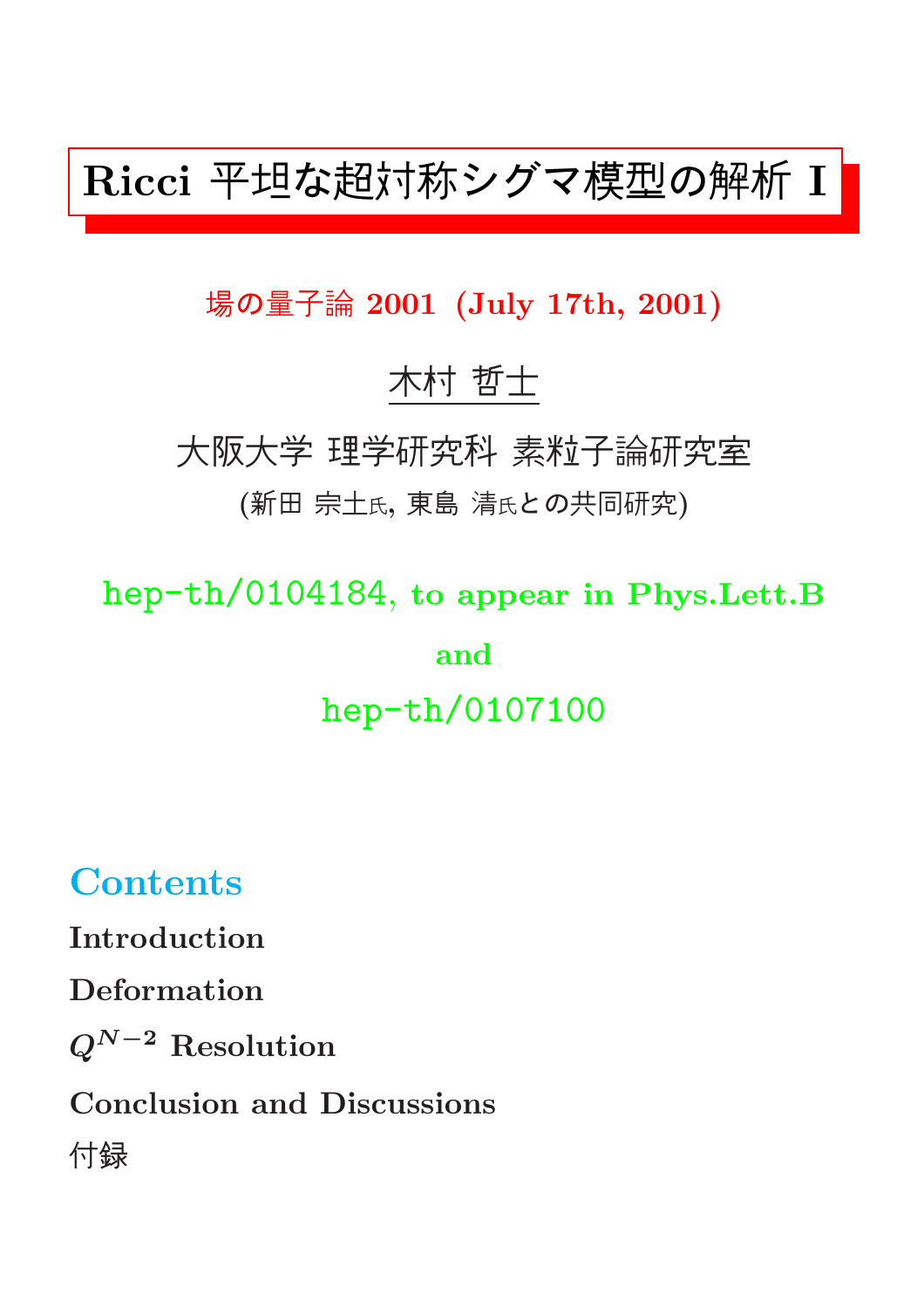## Introduction

 $D = 2$  NLSMs  $\iff$   $D = 4$  QCD (漸近自由性, mass gap, confinement etc.)

 $D = 2, \mathcal{N} = 2$  SNLSMs  $\iff D = 4, \mathcal{N} = 1$  SQCD (+ compact Kähler etc.)

⇓

但し、compact Kähler 多様体の dynamics としては  $\mathbb{C}P^{N-1},\ G_{N,M},\ Q^{N-2}\,$  くらいしか知られていない

 $\left(K. Higashijima, T.K., M. Nitta and M. Tsuzuki, Prog. Theor. Phys. 105 (2001) 261.\right)$ 

## Non-compact で Ricci-flat な Kähler 多様体とはどんなものだろうか?

共形不変な NLSMs の新たな解の探求 Supergravity with non-compact symmetries 曲がった D-branes, M-brane 上の Yang-Mills の記述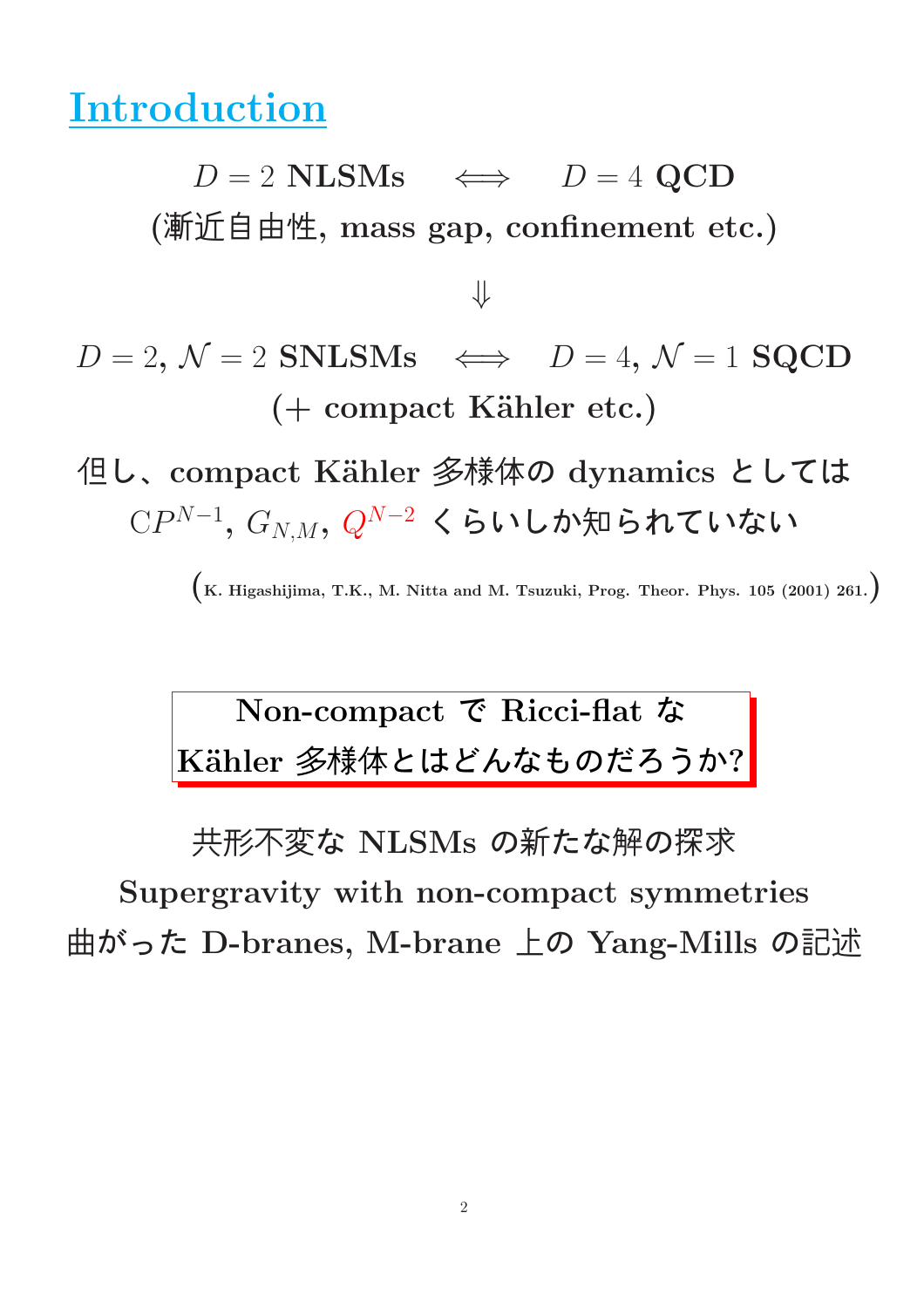# **Deformation**

(K. Higashijima, T.K. and M. Nitta, hep-th/0104184)

$$
\mathcal{L} = \int d^4 \theta \, \mathcal{K}(X) + \left( \int d^2 \theta \, \phi_0(\vec{\phi}^2 - a^2) + \text{c.c.} \right)
$$

$$
\to \int d^4 \theta \, \mathcal{K}(X) \Big|_{\vec{\phi}^2 = a^2}
$$

isometry:  $G = O(N)$ 

**isotropy:**  $H = O(N - 2)$  ( $O(N - 1)$  at  $X = a^2$ )

 $\vec{\phi}$  : chiral superfield  $(O(N)$  vector representation)  $X \equiv \vec{\phi}^{\dagger} \vec{\phi}$ :  $O(N)$  invariant



$$
\vec{\phi}|_{\vec{\phi}^2 = a^2} = (\phi^1, \phi^2, \cdots, \phi^{N-1}, \phi^N)|_{\vec{\phi}^2 = a^2}
$$
  
=  $(\varphi^1, \varphi^2, \cdots, \varphi^{N-1}, \sqrt{a^2 - (\varphi^a)^2})$ 

 $\mathrm{scalar}\ \mathsf{field}\ \mathsf{components}\ \varphi^a=\mathsf{coordinates}$ a: Deformation Parameter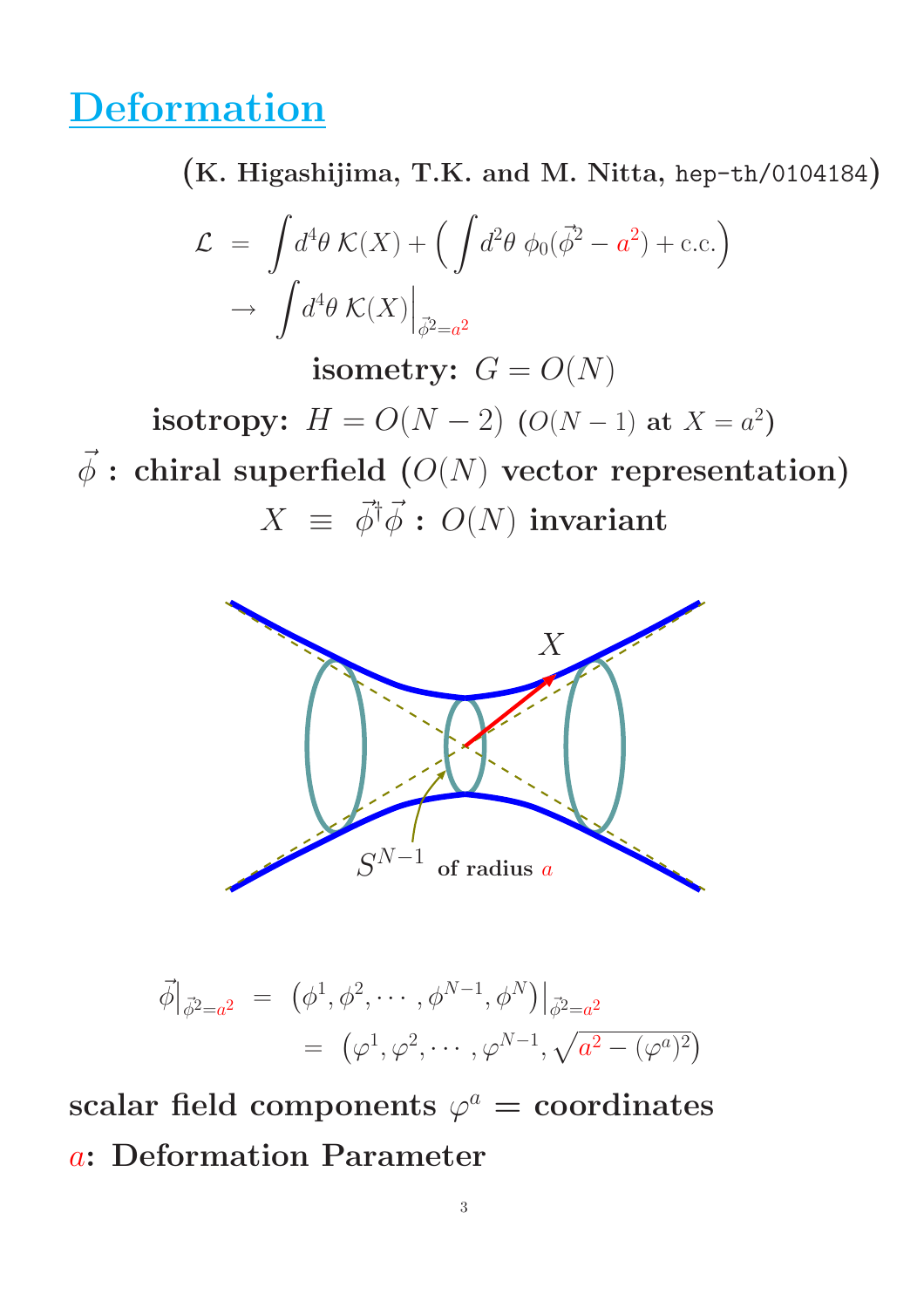Kähler metric  $((N-1) \times (N-1)$ 成分):  $g_{ab^*} \equiv \partial_a \partial_{b^*} \mathcal{K} =$  $d^2{\cal K}$  $dX^2$  $\partial X$  $\partial \varphi^a$  $\partial X$  $\partial\varphi^{*b}$  $+\frac{d\mathcal{K}}{d\mathbf{V}}$  $dX$  $\partial^2 X$  $\partial \varphi^a \partial \varphi^{*b}$ 

Ricci テンソル, Ricci 平坦条件:

$$
(Ric)_{ab^*} = -\partial_a \partial_{b^*} \log \det(g_{cd^*}) \equiv 0
$$
  

$$
\Downarrow
$$
  

$$
\det(g_{ab^*}) \equiv c \times |F|^2
$$

 $c$  : constant  $F$  : holomorphic function (常)微分方程式として Ricci 平坦条件が記述される.

$$
\det g_{ab^*} = |\varphi^N|^{-2} \left[ \frac{X^2 - a^4}{N - 1} \frac{d}{dX} \left( \frac{dK}{dX} \right)^{N - 1} + X \left( \frac{dK}{dX} \right)^{N - 1} \right]
$$

$$
\frac{X^2 - a^4}{N - 1} \frac{d}{dX} \left( \frac{dK}{dX} \right)^{N - 1} + X \left( \frac{dK}{dX} \right)^{N - 1} = c
$$

 $X=a^2$  で  $\frac{d\mathcal{K}}{dX}$  $\frac{d{\cal K}}{dX}$  が有限であれ: (積分定数の決定条件)

⇓

$$
\left(\frac{d\mathcal{K}}{dX}\right)^{N-1} = c(N-1)\left(\frac{1}{X^2 - a^4}\right)^{\frac{N-1}{2}} \int_{a^2}^X dt (t^2 - a^4)^{\frac{N-3}{2}}
$$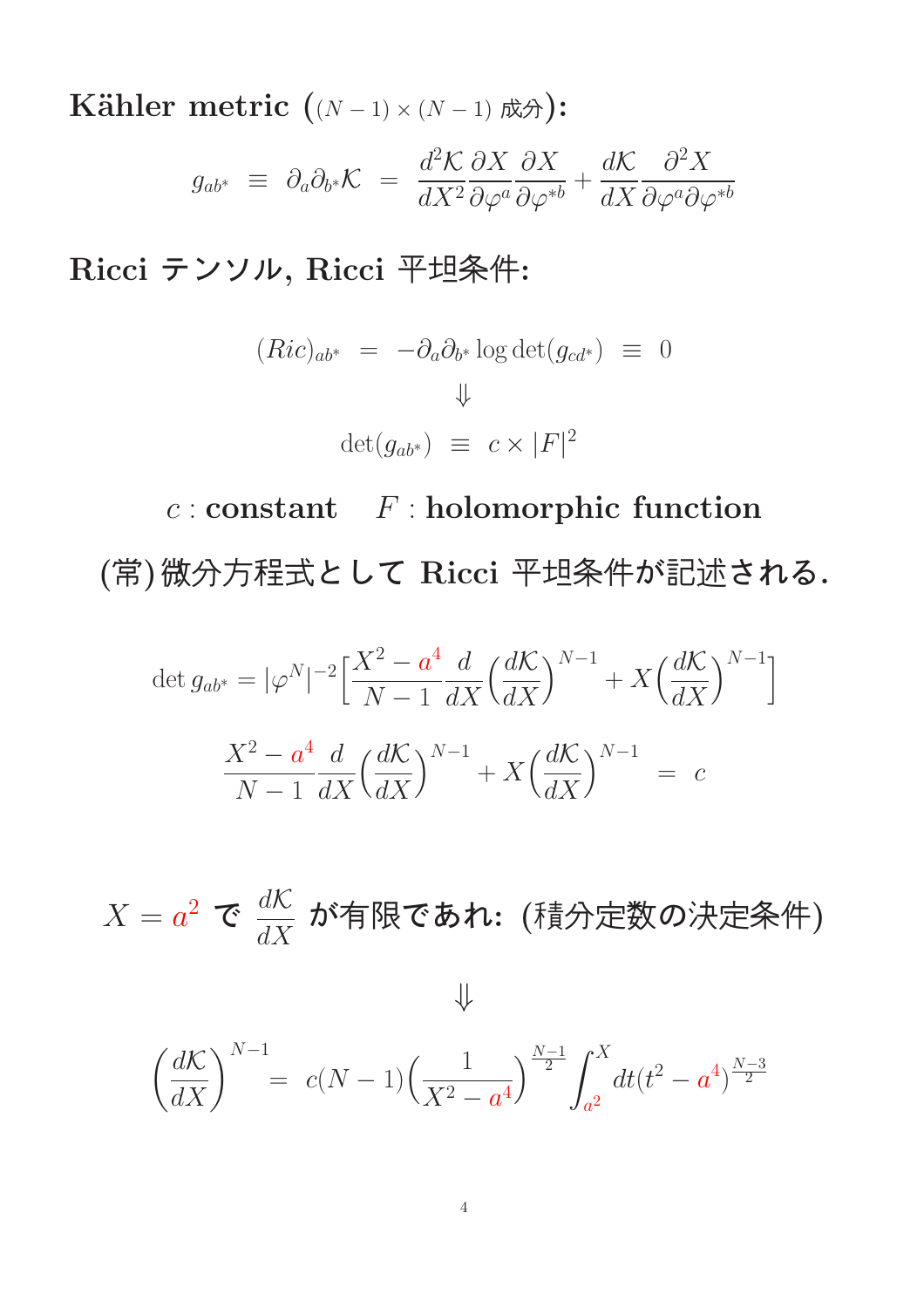$N=2$   $\mbox{\ss }\!\!\!\!\!\!\!\!/\,\,$  : Flat metric

$$
\mathcal{K}_{N=2} = \frac{c}{2} \left[ \log \left( \frac{X + \sqrt{X^2 - a^2}}{a^2} \right) \right]^2
$$

座標変換: $\varphi^1 \equiv a \cos \varphi, \, \varphi^2 \equiv a \sin \varphi \, \left( \varphi \in \mathbb{C} \right)$ 

$$
X = |\varphi^{1}|^{2} + |\varphi^{2}|^{2} = a^{2} \cos(\varphi^{*} - \varphi)
$$

$$
\mathcal{K}_{N=2} = c\varphi^*\varphi \underbrace{+F(\varphi) + F^*(\varphi^*)}_{\text{Kähler} \ \overline{\mathcal{K}}\ \overline{\mathcal{K}}\ \overline{\mathcal{K}}\ \overline{\mathcal{K}}\ \overline{\mathcal{K}}\ \overline{\mathcal{K}}\ \overline{\mathcal{K}}}
$$

 $N=3$   $\mbox{\sl \AA}$  : Eguchi-Hanson gravitational instanton

Holonomy:  $SU(2) \simeq Sp(1) \leftarrow$  Hyper-Kähler

#### Real four dimensions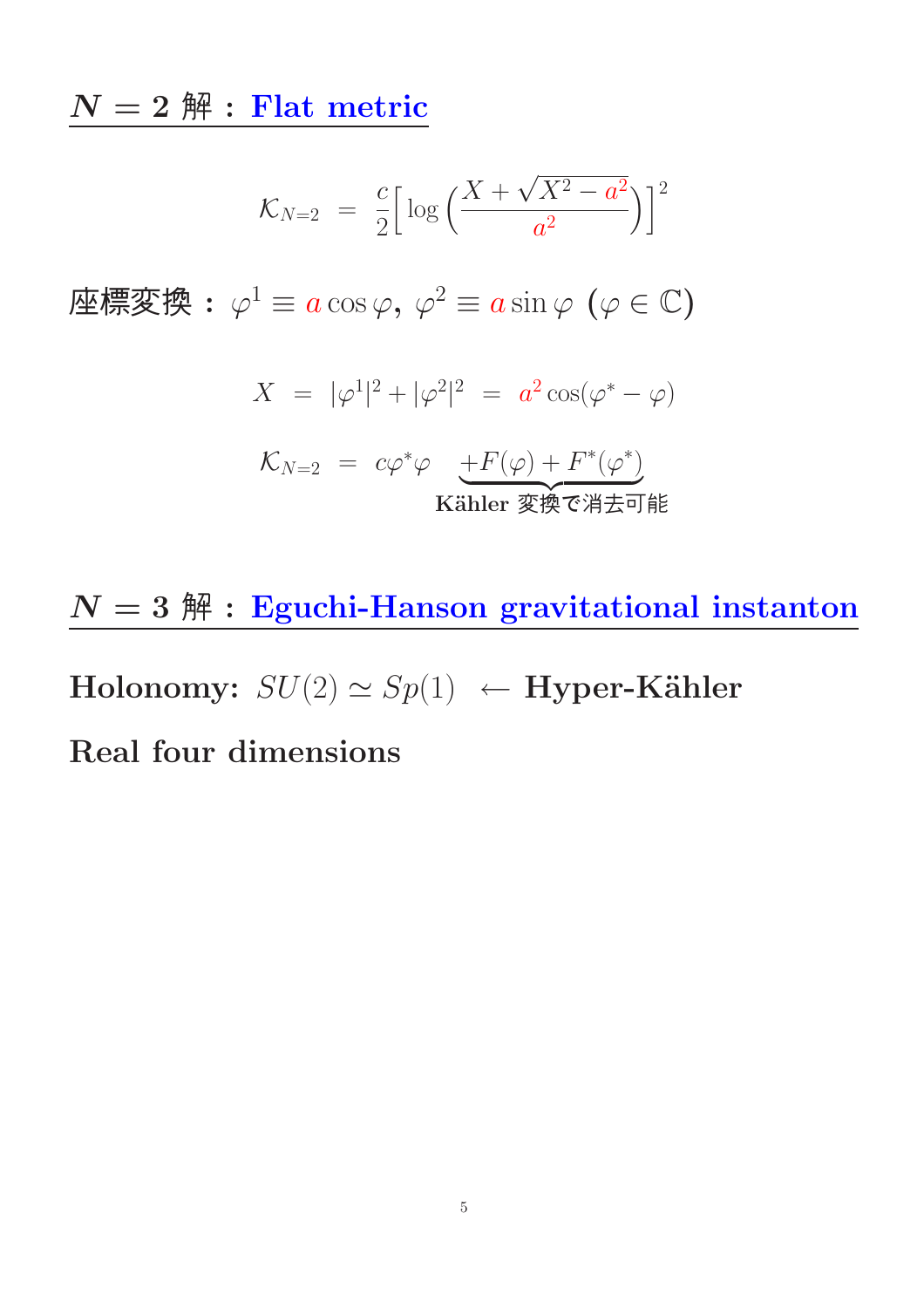$N = 4$   $\mathbb{H}$  : Deformed conifold

$$
\left(\frac{dK}{dX}\right)^3 = \frac{3c}{2} \frac{1}{(X^2 - a^4)^{3/2}} \left[X\sqrt{X^2 - a^4}\right] - a^4 \log\left(\frac{X + \sqrt{X^2 - a^4}}{a^2}\right)
$$
\n
$$
\mathbf{E} = \frac{1}{2}\rho^2 = a^2 \cosh 2\tau
$$

$$
\frac{d\mathcal{K}}{dX} = \left(\frac{3c}{2a^2}\right)^{1/3} \frac{(\sinh 2\tau - 2\tau)^{1/3}}{2^{1/3}\sinh \tau}
$$

これは Deformed Conifold を与える Kähler potential !

(P. Candelas and X. C. de la Ossa, Nucl. Phys. B342 (1990) 246,

K. Ohta and T. Yokono, JHEP 0002 (2000) 023.)

#### 一般解は超幾何関数を用いて表示できる

 $\int \frac{d\mathcal{K}}{d\mathcal{K}}$  $dX$  $\big)^{N-1}$   $=$   $\big($ 超幾何関数)  $\quad$  (長すぎるので省略)

 $a \rightarrow 0$  極限解: Conifold limit

$$
\mathcal{K} = \frac{1}{c} \left( c \frac{N-1}{N-2} \right)^{\frac{N}{N-1}} \cdot X^{\frac{N-2}{N-1}} \xrightarrow{N \to \infty} X
$$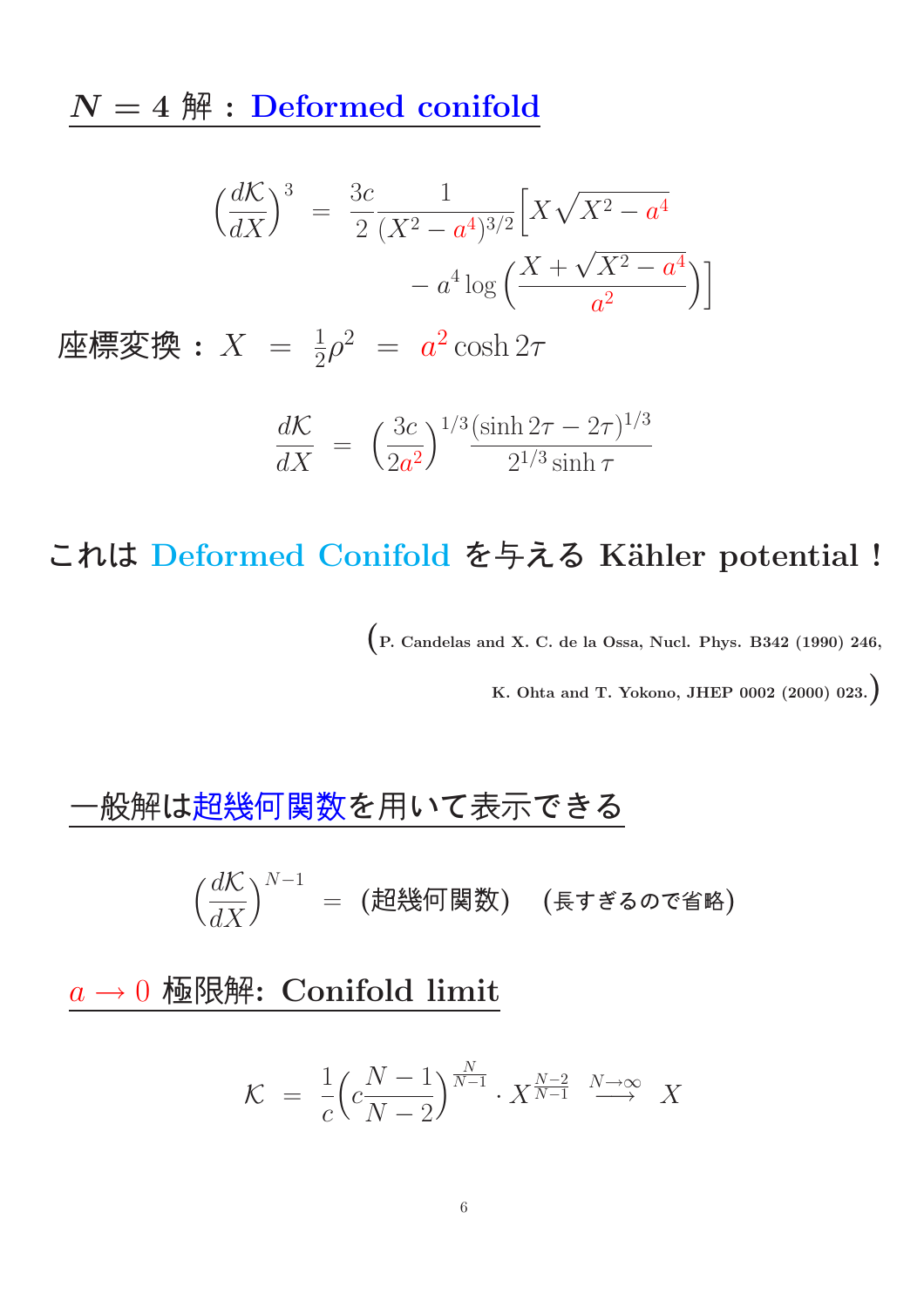# $\mathcal{Q}^{N-2}$  Resolution

(K. Higashijima, T.K. and M. Nitta, hep-th/0107100)

$$
\mathcal{L} = \int d^4 \theta \, \mathcal{K}(X) + \left( \int d^2 \theta \, \phi_0 \vec{\phi}^T J \vec{\phi} + \mathbf{c.c.} \right)
$$

$$
\to \int d^4 \theta \, \mathcal{K}(X) \big|_{\vec{\phi}^T J \vec{\phi} = 0} , \quad J = \begin{pmatrix} 0 & 0 & 1 \\ 0 & 1_{N-2} & 0 \\ 1 & 0 & 0 \end{pmatrix}
$$

isometry: 
$$
G = O(N) \times U(1)
$$
\nisotropy:  $H = O(N - 2) \times U(1)$ \n $\vec{\phi}^T|_{\vec{\phi}^T J \vec{\phi} = 0} = \sigma(1, z^i, -\frac{1}{2}(z^i)^2), \quad i = 1, 2, \dots, N - 2$ \n $X \equiv \vec{\phi}^{\dagger} \vec{\phi} = |\sigma|^2 \underbrace{\left(1 + |z^i|^2 + \frac{1}{4}(z^i)^2 (z^{*j})^2\right)}_{\equiv Z}$ 

 $\sigma$ ,  $z^i$ : chiral superfields (coordinates)

対称性が自発的に破れる:  $G/H \simeq SO(N)/SO(N-2)$ 多様体としては, 少なくとも局所的には  $\mathbb{R} \times SO(N)/SO(N-2) \simeq \mathbb{R} \times S^{N-2} \times S^{N-1}$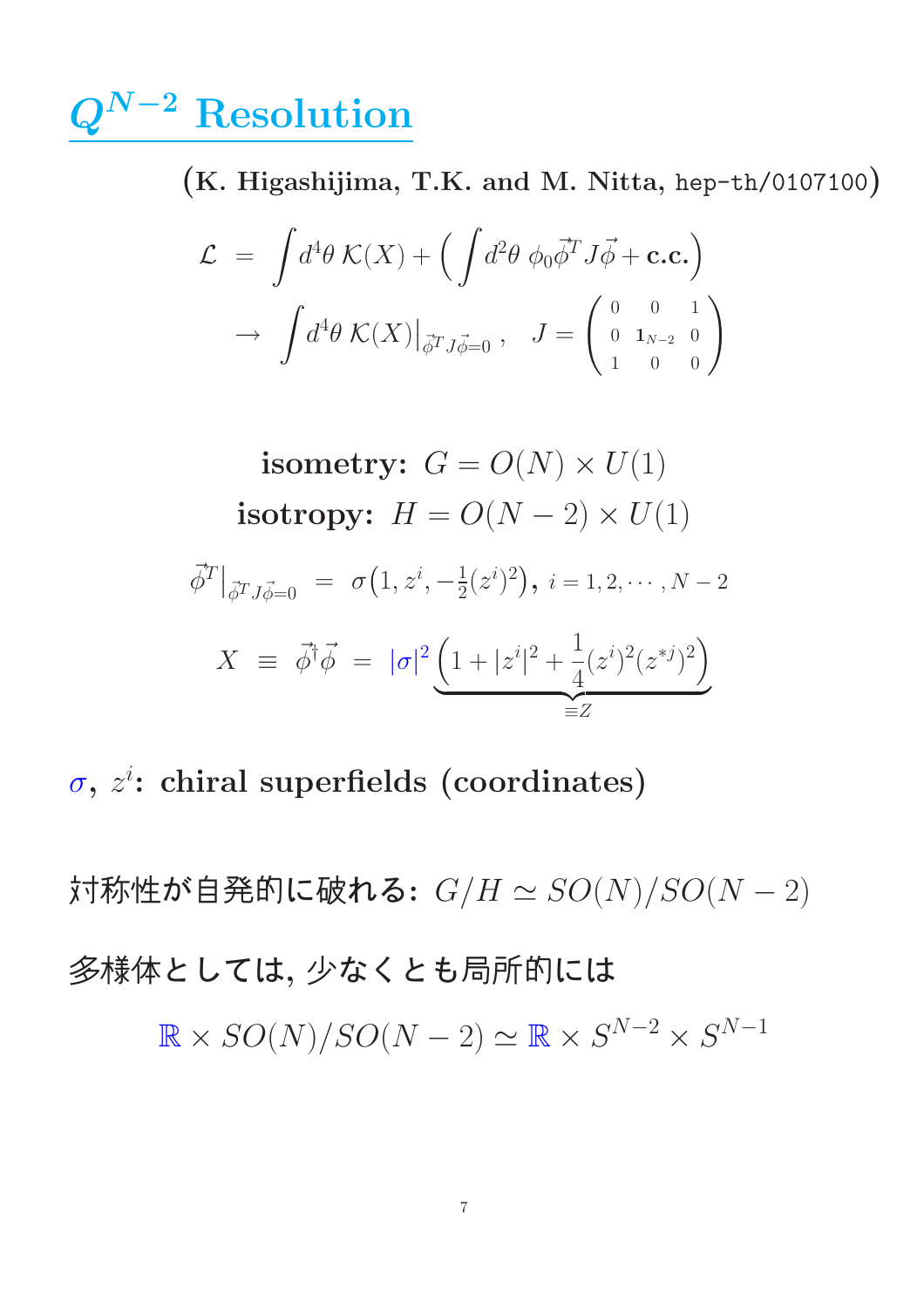$\rm Ricci$  テンソル,  $\rm Ricci$  平坦条件:  $(\varphi^a=(\sigma,z^i)$  ):  $\det(g_{ab^*}) = |\sigma|^{2N-6} \Big(\frac{d\mathcal{K}}{dX}\Big)$  $dX$  $\int^{N-2} \left( X^2 \frac{d^2 \mathcal{K}}{d x^2} \right)$  $dX^2$  $+ X \frac{d\mathcal{K}}{dx}$  $dX$  $\setminus$  $X^2$  $N-1$  $\overline{d}$  $dX$  $\int \frac{d\mathcal{K}}{d\mathcal{K}}$  $dX$  $\int^{N-1} + X \left( \frac{d\mathcal{K}}{dX} \right)$  $dX$  $\big)^{N-1} = c \quad \left[$ 常微分方程式 $\right]$ 

微分方経式の解:  
\n
$$
\frac{d\mathcal{K}}{dX} = \frac{1}{X} (\lambda X^{N-2} + b)^{\frac{1}{N-1}}
$$
\n
$$
\lambda > 0 : c \& \text{に関連する定数}
$$
\n
$$
b \geq 0 : \text{ 琜分定数}
$$

Kähler potential そのものも求められる!

$$
\mathcal{K}(X) = \frac{N-1}{N-2} \Big[ (\lambda X^{N-2} + b)^{\frac{1}{N-1}} + b^{\frac{1}{N-1}} \cdot I \Big( b^{\frac{1}{1-N}} \left( \lambda X^{N-2} + b \right)^{\frac{1}{N-1}}; N-1 \Big) \Big]
$$

$$
I(y; n) \equiv \int^y \frac{dt}{t^n - 1}
$$

 $b \rightarrow 0$  極限:  $\frac{N-2}{N}$  $N-1$  $\implies$  Deformed Conifold の  $a \to 0$  極限と一致する !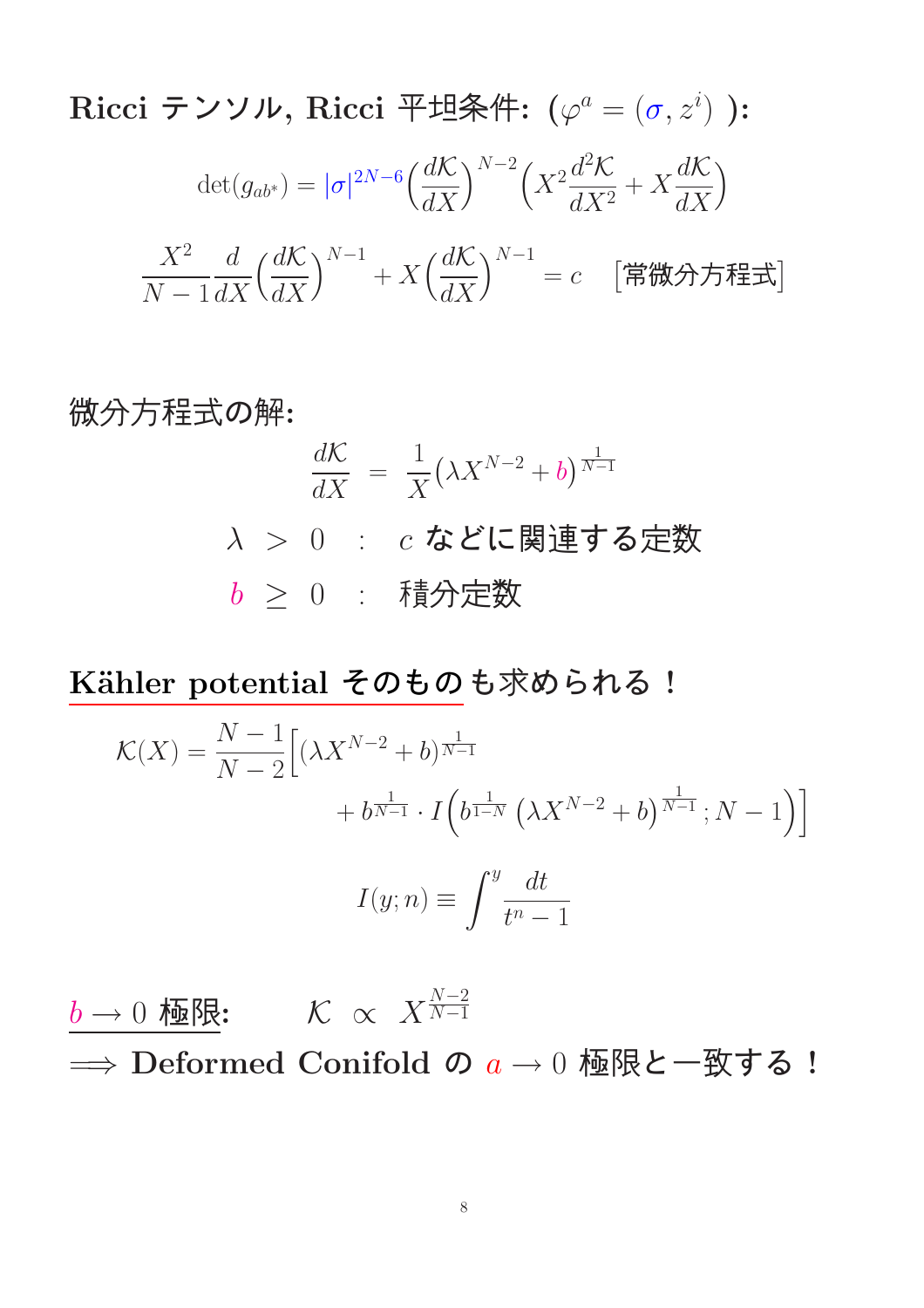この座標では metric が  $\sigma = 0$  では regular ではない

$$
g_{\sigma\sigma^*} = \lambda \left(\frac{N-2}{N-1}\right) \left(\lambda X^{N-2} + b\right)^{\frac{2-N}{N-1}} Z^{N-2} |\sigma|^{2N-6}
$$
  

$$
\frac{\sigma=0}{\sigma} 0
$$
  
identification:  $\rho = \frac{\sigma^{N-2}}{N-2}$ 

この座標変換による metric の各成分:

$$
g_{\rho\rho^*} = \lambda \left(\frac{N-2}{N-1}\right) \left(\lambda X^{N-2} + b\right)^{\frac{2-N}{N-1}} Z^{N-2}
$$
  
\n
$$
g_{\rho j^*} = \lambda \frac{(N-2)^2}{N-1} \left(\lambda X^{N-2} + b\right)^{\frac{2-N}{N-1}} \rho^* Z^{N-3} \partial_{j^*} Z
$$
  
\n
$$
g_{ij^*} = \lambda \frac{(N-2)^3}{N-1} \left(\lambda X^{N-2} + b\right)^{\frac{2-N}{N-1}} |\rho|^2 Z^{N-4} \partial_i Z \partial_{j^*} Z
$$
  
\n
$$
+ \left(\lambda X^{N-2} + b\right)^{\frac{1}{N-1}} \left(Z^{-1} \partial_i \partial_{j^*} Z - Z^{-2} \partial_i Z \partial_{j^*} Z\right)
$$

これらは全て  $\rho = 0$  でも regular である

 $(\sigma, z^i)$  では  $\sigma = 0$  は coordinate singularity を持つ  $(\rho, z^i)$  では全領域で regular である! もちろん  $\rho = 0$  でも Riemann tensor が定義でき,  $(Ric)_{ab^*} = 0$  は保たれる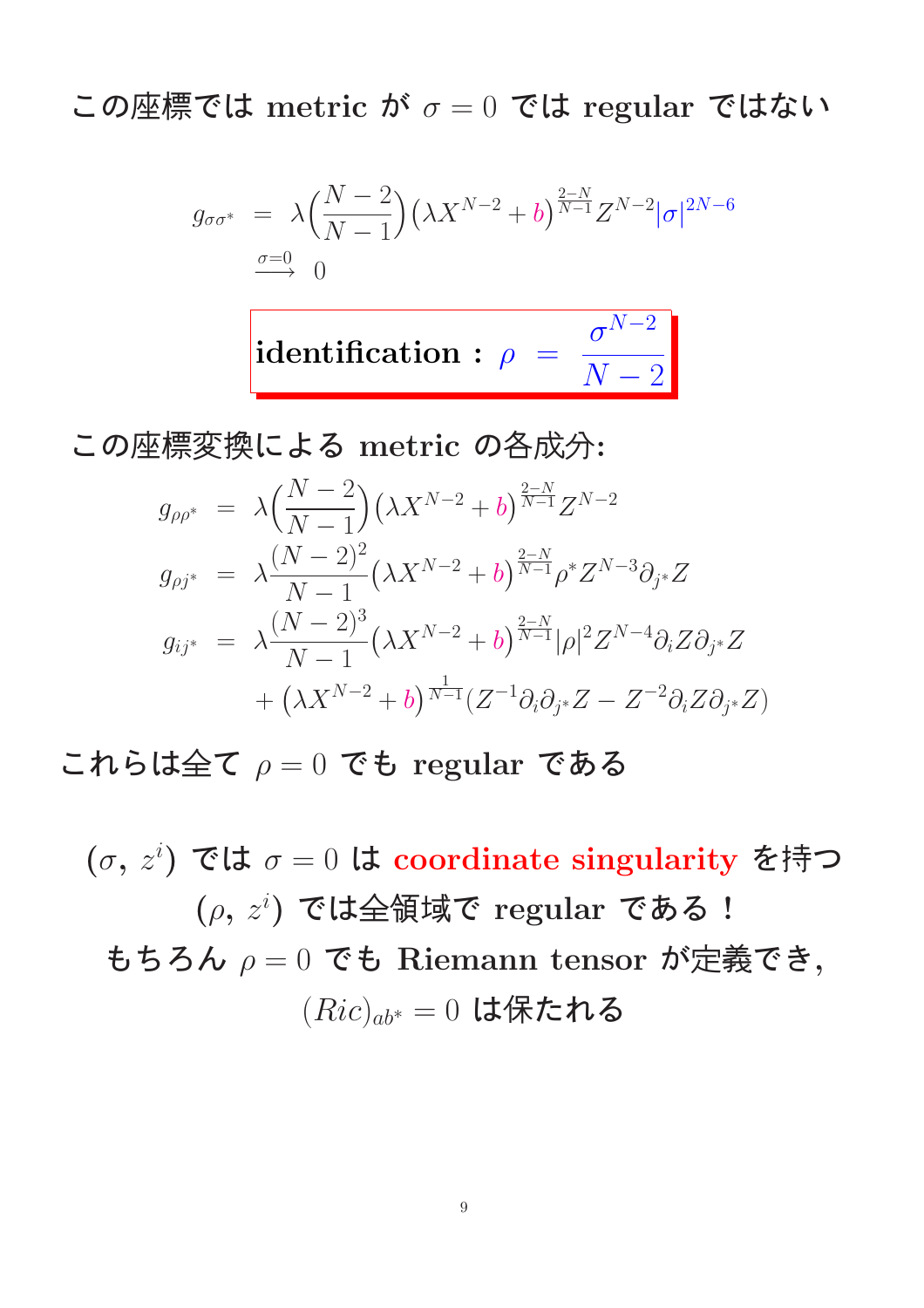$\rho = 0$  での sub-manifold を見よう

$$
g_{ij^*}(z, z^*)\big|_{\rho=0} = b^{\frac{1}{N-1}} (Z^{-1} \partial_i \partial_{j^*} Z - Z^{-2} \partial_i Z \partial_{j^*} Z)
$$

これを満たす Kähler potential:

$$
\mathcal{K}(z, z^*) = b^{\frac{1}{N-1}} \log \left[ 1 + |z^i|^2 + \frac{1}{4} (z^i)^2 (z^{*j})^2 \right] = b^{\frac{1}{N-1}} \log Z
$$

 $Q^{N-2}$  の Kähler potential !!  $(Q^{N-2} = SO(N)/SO(N-2) \times U(1))$ 

つまり  $\rho = 0$  sub-manifold は 半径  $b$  $\frac{1}{2(N-1)}$  の  $Q^{N-2}$  で構成される  $b \rightarrow 0$  極限でこの sub-manifold は 1 点に潰れる ⇓ Conifold が登場する

**これより b は**\n
$$
Q^{N-2} \cdot \widehat{C}}
$$
特異点を回選する parameter **!!**

#### この機構は

deformation でも small resolution でもない !!

 $\mathbb{R} \times \frac{SO(N)}{SO(N-2)} \simeq (\mathbb{R} \times U(1)) \times \frac{SO(N)}{SO(N-2) \times U(1)} = \mathbb{C} \times Q^{N-2}$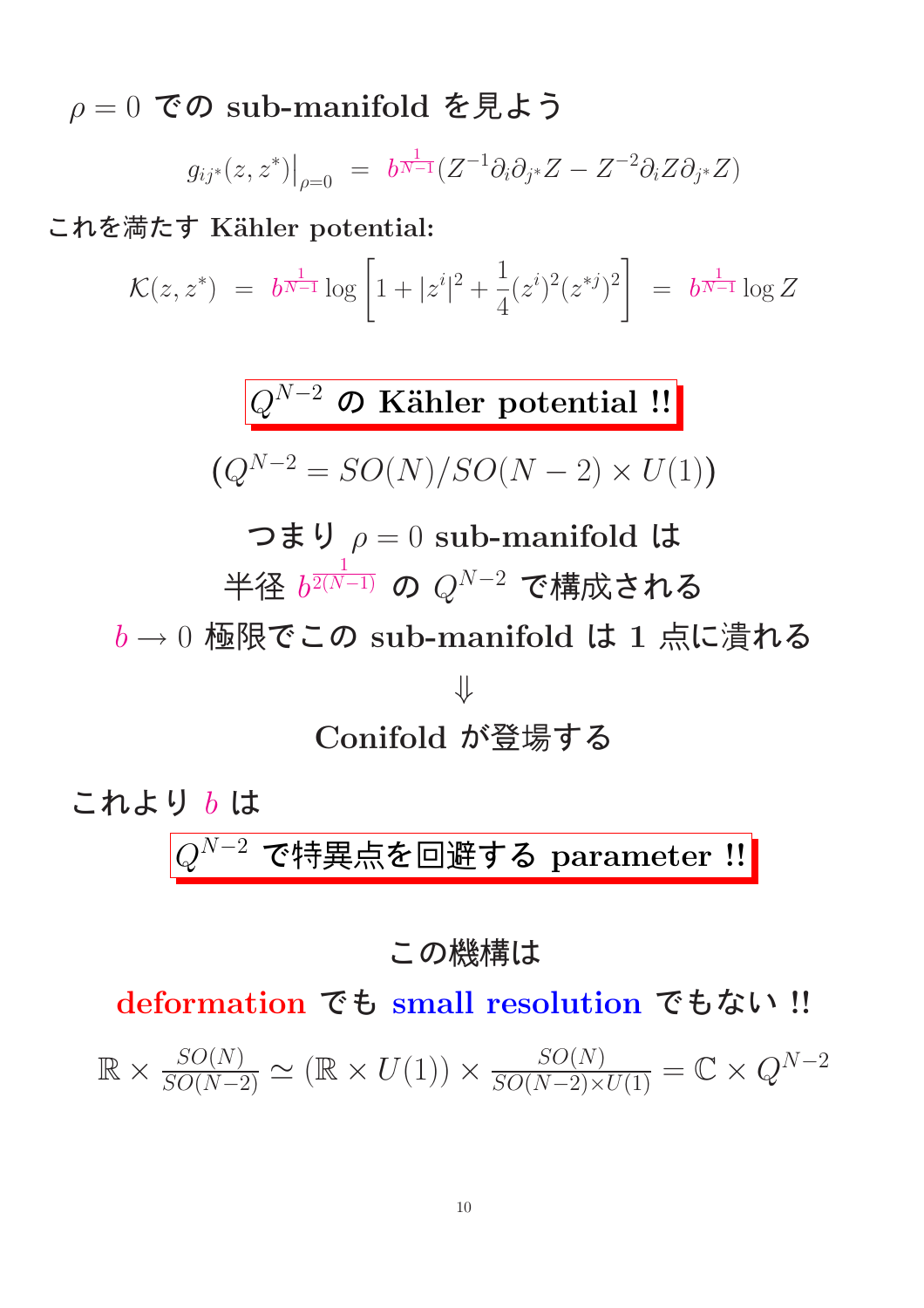$N=3$   $\mathbb{H}$  : Eguchi-Hanson gravitational instanton

$$
\mathcal{K}(X) = 2\sqrt{\lambda X + b} + \sqrt{b} \log \left( \frac{\sqrt{\lambda X + b} - \sqrt{b}}{\sqrt{\lambda X + b} + \sqrt{b}} \right)
$$

$$
\varrho^4 \equiv 4(\lambda X + b), \ a^4 \equiv 4b \ \mathbf{ORF} \mathbf{R} \mathbf{R}
$$

$$
\mathcal{K} = \varrho^2 + \frac{a^2}{2} \log \left( \frac{\varrho^2 - a^2}{\varrho^2 + a^2} \right)
$$

Eguchi-Hanson の Kähler potential そのもの! 特異点 (原点) は  $Q^1 \simeq S^2$  で回避されている isometry  $SO(3) \times U(1) \simeq U(2)$  がよく見える構成

#### $N = 4$   $\mathbb{H}$  :  $Q^2$  Resolved Conifold

$$
\mathcal{K} = \frac{3}{2} (\lambda X^2 + b)^{1/3} + \frac{b^{1/3}}{4} \log \left[ \frac{\{ (\lambda X^2 + b)^{1/3} - b^{1/3} \}^3}{\lambda X^2} \right] - \frac{\sqrt{3}b^{1/3}}{2} \arctan \left[ \frac{2(\lambda X^2 + b)^{1/3} + b^{1/3}}{\sqrt{3}b^{1/3}} \right]
$$

特異点回避は  $Q^2 \simeq S^2 \times S^2$  で行われる =⇒ deformation でもsmall resolution でもない !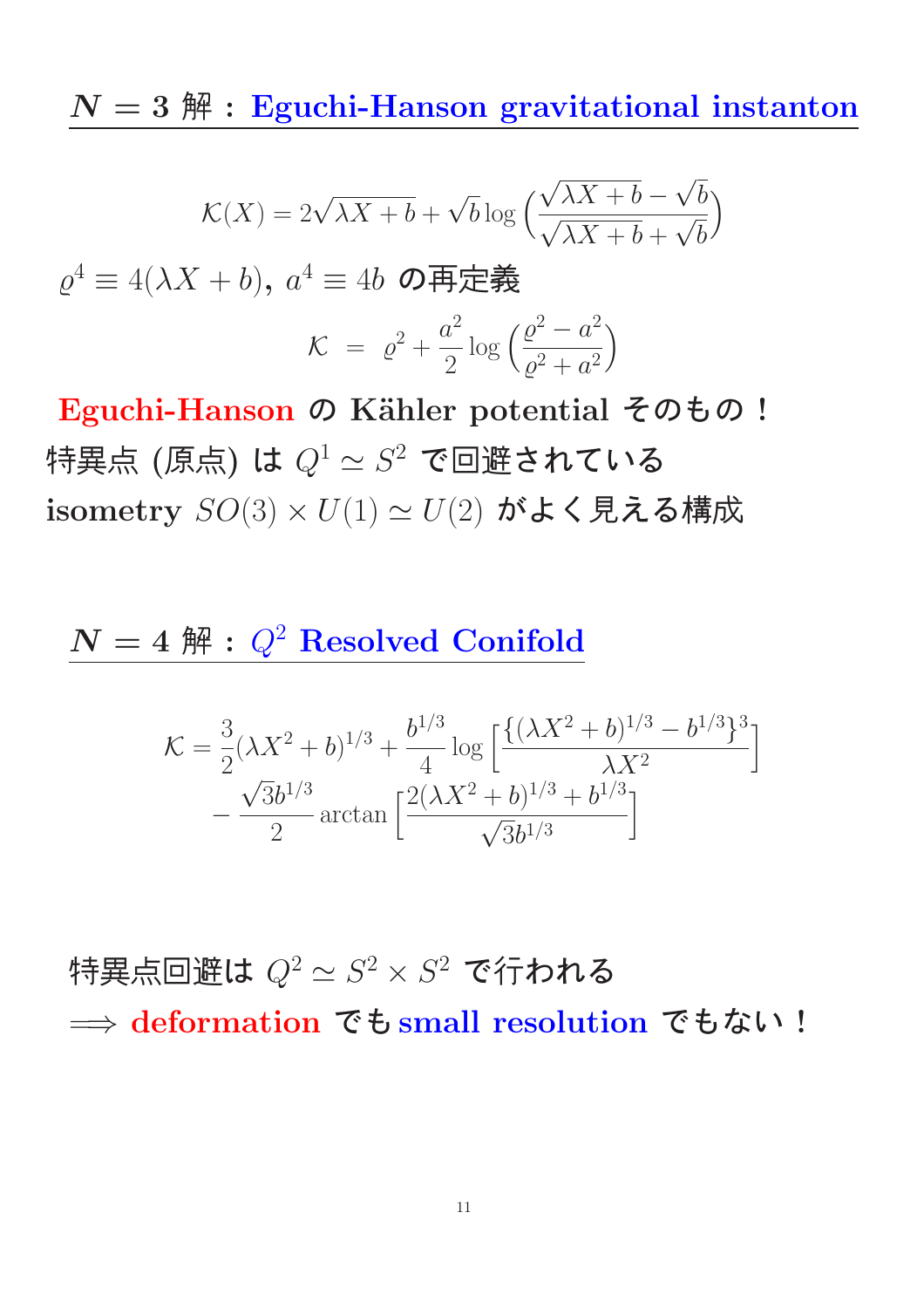# **Conclusion**

 $O(N)$  対称性を持つ Ricci 平坦な Kähler 多様体を構成 特に低次元では Eguchi-Hanson instanton などを内蔵  $Q^{N-2}$  resolution 以外に

 $CP^{N-1}$ ,  $G_{N,M}$ ,  $SO(2N)/U(N)$ ,  $Sp(N)/U(N)$ 

による resolution が可能

新田宗土:「Ricci平坦な超対称シグマ模型の解析 II」 (July 19th, 2001)

Supergravity への応用が可能

ストリング理論への応用が可能

# **Discussions**

deformation + resolution 解は構成可能か?

SUSY NLSMs としての Wilson 的繰り込み群を構成中 共形場理論としての構成はどうなるか ?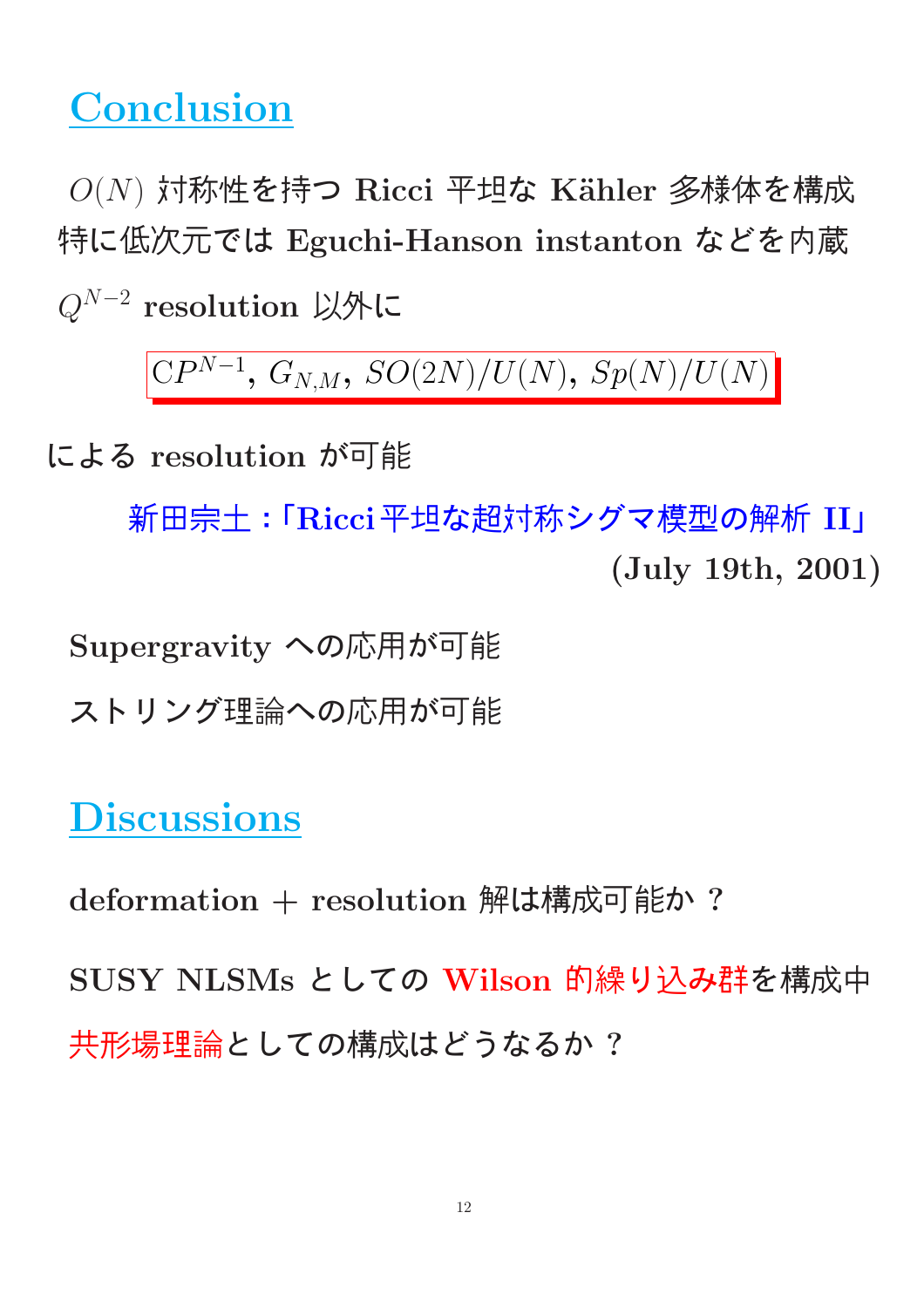付録

### 超幾何関数解

$$
\left(\frac{dK}{dX}\right)^{N-1} = \frac{c(N-1)}{2\Gamma(N/2)} \frac{(-a^4)^{\frac{N-3}{2}}}{(X^2 - a^4)^{\frac{N-1}{2}}} \times \left[2X\Gamma\left(\frac{N}{2}\right)F\left(\frac{1}{2}, -\frac{N-3}{2}, \frac{3}{2}; \frac{X^2}{a^4}\right) - a^2\sqrt{\pi}\Gamma\left(\frac{N-1}{2}\right)\right]
$$

特に奇数偶数に分けておくと  $(\theta_X=\arccos(a^2/X))$ 

$$
\left(\frac{dK}{dX}\right)^{2m} = 2c \sum_{n=0}^{m-1} {}_{m-1}C_n \frac{m}{2n+1}(-a^4)^{m-n-1} \left[\frac{X^{2n+1} - (a^2)^{2n+1}}{(X^2 - a^4)^m}\right]
$$

$$
\left(\frac{dK}{dX}\right)^{2m+1} = \frac{c(2m+1)}{a^2(\tan \theta_X)^{2m+1}} \sum_{n=0}^{m} {}_{n}C_n(-1)^{m-n}
$$

$$
\times \frac{(2n-1)!!}{(2n)!!} \left\{\frac{\sin \theta_X}{(\cos \theta_X)^{2n}} \sum_{r=0}^{n-1} \frac{(2n-2r-2)!!}{(2n-2r-1)!!} (\cos \theta_X)^{2r} + \log \left|\tan \left(\frac{\theta_X}{2} + \frac{\pi}{4}\right)\right|\right\}
$$

$$
\begin{aligned}\n\overrightarrow{f} \cdot \overrightarrow{f} \cdot \overrightarrow{f} &= \int_{0}^{y} \frac{dt}{t^n - 1} = \frac{1}{n} \Big[ \log(y - 1) - \frac{1 + (-1)^n}{2} \log(y + 1) \Big] \\
&+ \frac{1}{n} \sum_{r=1}^{\lfloor \frac{n-1}{2} \rfloor} \cos \frac{2r\pi}{n} \log \left( y^2 - 2y \cos \frac{2r\pi}{n} + 1 \right) \\
&+ \frac{2}{n} \sum_{r=1}^{\lfloor \frac{n-1}{2} \rfloor} \sin \frac{2r\pi}{n} \arctan \left[ \frac{\cos(2r\pi/n) - y}{\sin(2r\pi/n)} \right]\n\end{aligned}
$$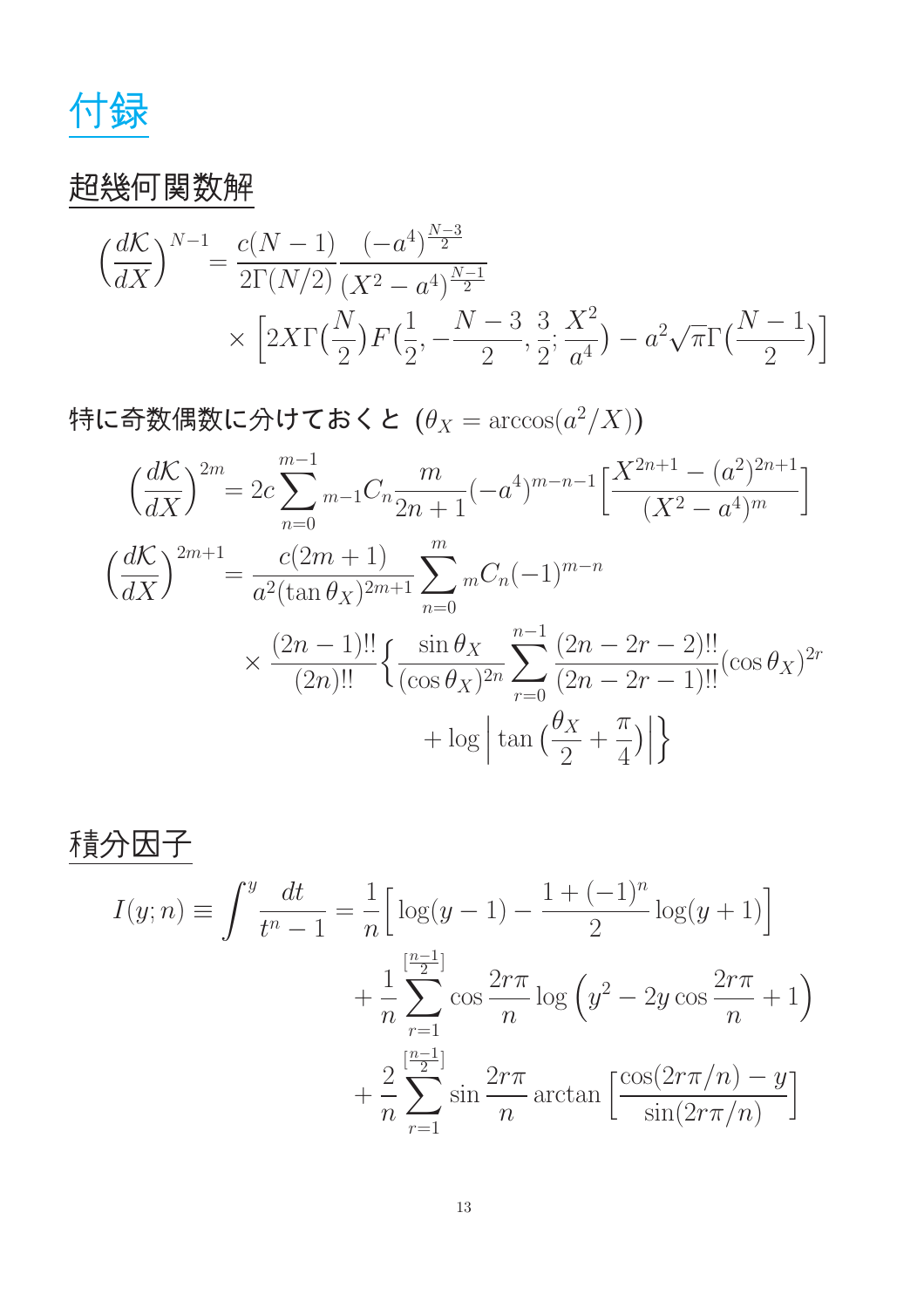#### deformation, small resolution の概念図

#### Six-dimensional manifold:



 $\det(g_{ab^*})$  の詳細計算  $(Q^{N-2} \; \mathrm{resolution})$ 

$$
\det g_{ab^*} = \frac{X}{|\sigma|^2} \Big( X \frac{d^2 \mathcal{K}}{dX^2} + \frac{d\mathcal{K}}{dX} \Big) \Big( |\sigma|^2 \frac{d\mathcal{K}}{dX} \Big)^{N-2}
$$

$$
\times \det(\partial_i \partial_{j^*} Z - Z^{-1} \partial_i Z \partial_{j^*} Z)
$$

$$
(\partial_i Z = z^{*j} + \frac{1}{2} z^i (z^{*j})^2, \ \partial_i \partial_{j^*} Z = \delta_{ij} + z^i z^{*j})
$$

複素化された isotropy 群 H = SO(N − 2, C) の変換:

 $X$ : 不変でない,  $g_{ab}$ \*: 線形変換,  $\det g_{ab}$ \*: 不変 !!  $SO(N-2, C)$  で  $z^1 \neq 0, z^m = 0$  まで変換:

$$
\det(\partial_i \partial_{j^*} Z - Z^{-1} \partial_i Z \partial_{j^*} Z) = \det \delta_{ij^*} = 1
$$